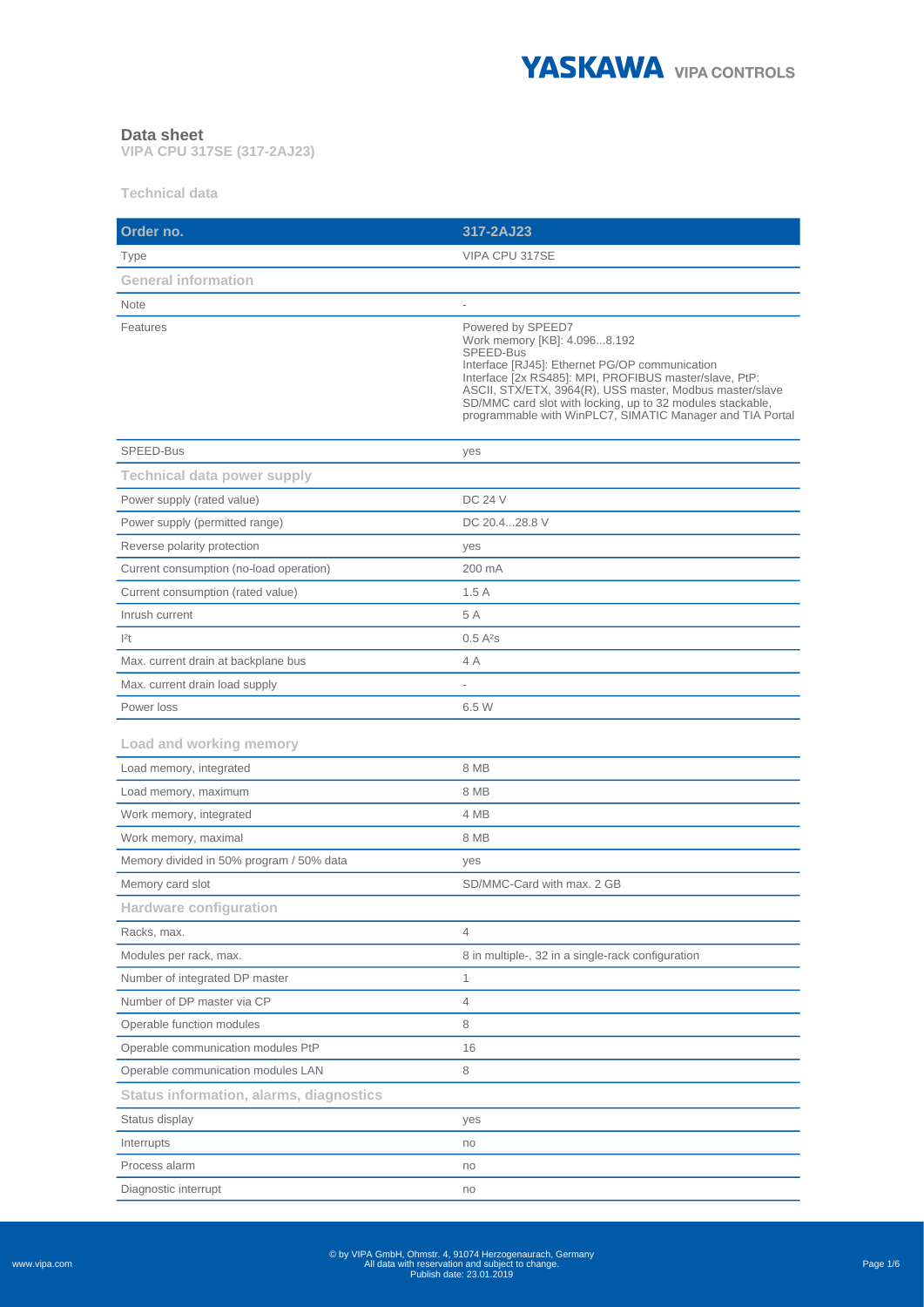

| Diagnostic functions             | no             |
|----------------------------------|----------------|
| Diagnostics information read-out | possible       |
| Supply voltage display           | green LED      |
| Group error display              | red SF LED     |
| Channel error display            | none           |
| <b>Command processing times</b>  |                |
| Bit instructions, min.           | $0.01$ µs      |
| Word instruction, min.           | $0.01$ µs      |
| Double integer arithmetic, min.  | $0.01$ µs      |
| Floating-point arithmetic, min.  | $0.06$ $\mu$ s |

**Timers/Counters and their retentive characteristics**

Number of operating hours counter and the state of  $\theta$ 

| Number of S7 counters                               | 2048                                  |
|-----------------------------------------------------|---------------------------------------|
| S7 counter remanence                                | adjustable 0 up to 2048               |
| S7 counter remanence adjustable                     | $CO.$ C7                              |
| Number of S7 times                                  | 2048                                  |
| S7 times remanence                                  | adjustable 0 up to 2048               |
| S7 times remanence adjustable                       | not retentive                         |
| Data range and retentive characteristic             |                                       |
| Number of flags                                     | 16384 Byte                            |
| Bit memories retentive characteristic adjustable    | adjustable 0 up to 16.384             |
| Bit memories retentive characteristic preset        | MB0MB15                               |
| Number of data blocks                               | 8190                                  |
| Max. data blocks size                               | 64 KB                                 |
| Number range DBs                                    | 18190                                 |
| Max. local data size per execution level            | 1024 Byte                             |
| Max. local data size per block                      | 1024 Byte                             |
| <b>Blocks</b>                                       |                                       |
| Number of OBs                                       | 23                                    |
| Maximum OB size                                     | 64 KB                                 |
| Total number DBs, FBs, FCs                          |                                       |
| Number of FBs                                       | 8191                                  |
| Maximum FB size                                     | 64 KB                                 |
| Number range FBs                                    | 08190                                 |
| Number of FCs                                       | 8191                                  |
| Maximum FC size                                     | 64 KB                                 |
| Number range FCs                                    | 08190                                 |
| Maximum nesting depth per priority class            | 16                                    |
| Maximum nesting depth additional within an error OB | 4                                     |
| Time                                                |                                       |
| Real-time clock buffered                            | yes                                   |
| Clock buffered period (min.)                        | 6 w                                   |
| Type of buffering                                   | Vanadium Rechargeable Lithium Battery |
| Load time for 50% buffering period                  | 20h                                   |
| Load time for 100% buffering period                 | 48 h                                  |
| Accuracy (max. deviation per day)                   | 10 <sub>s</sub>                       |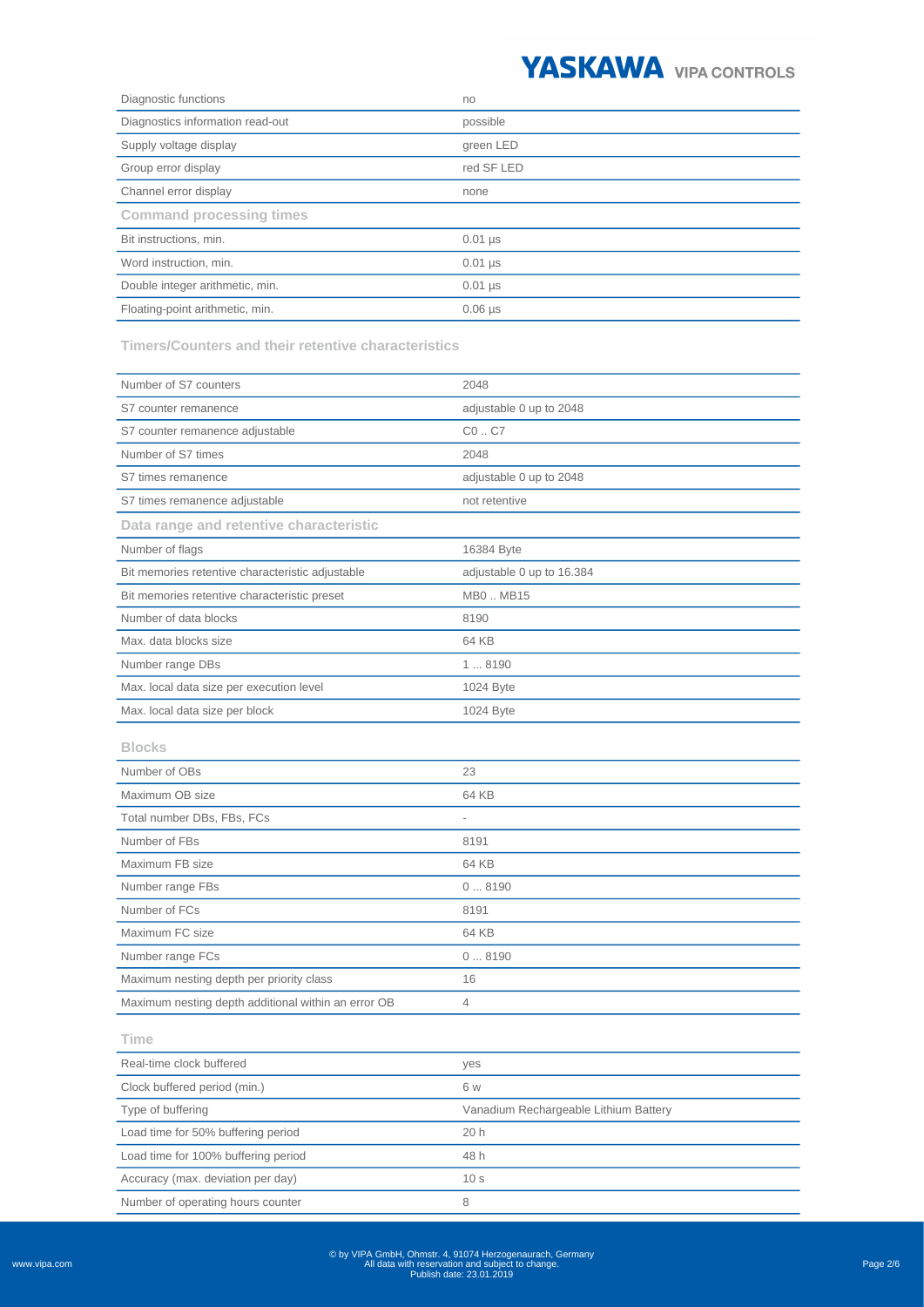

| Clock synchronization                     | yes                      |
|-------------------------------------------|--------------------------|
| Synchronization via MPI                   | Master/Slave             |
| Synchronization via Ethernet (NTP)        | no                       |
| Address areas (I/O)                       |                          |
| Input I/O address area                    | 8192 Byte                |
| Output I/O address area                   | 8192 Byte                |
| Process image adjustable                  | yes                      |
| Input process image preset                | 256 Byte                 |
| Output process image preset               | 256 Byte                 |
| Input process image maximal               | 8192 Byte                |
| Output process image maximal              | 8192 Byte                |
| Digital inputs                            | 65536                    |
| Digital outputs                           | 65536                    |
| Digital inputs central                    | 1024                     |
| Digital outputs central                   | 1024                     |
| Integrated digital inputs                 | $\overline{a}$           |
| Integrated digital outputs                | $\overline{a}$           |
| Analog inputs                             | 4096                     |
| Analog outputs                            | 4096                     |
| Analog inputs, central                    | 256                      |
| Analog outputs, central                   | 256                      |
| Integrated analog inputs                  |                          |
| Integrated analog outputs                 |                          |
| <b>Communication functions</b>            |                          |
| PG/OP channel                             | yes                      |
| Global data communication                 | yes                      |
| Number of GD circuits, max.               | 8                        |
| Size of GD packets, max.                  | 54 Byte                  |
| S7 basic communication                    | yes                      |
| S7 basic communication, user data per job | 76 Byte                  |
| S7 communication                          | yes                      |
| S7 communication as server                | yes                      |
| S7 communication as client                |                          |
| S7 communication, user data per job       | 160 Byte                 |
| Number of connections, max.               | 32                       |
| <b>Functionality Sub-D interfaces</b>     |                          |
| Type                                      | X2                       |
| Type of interface                         | <b>RS485</b>             |
| Connector                                 | Sub-D, 9-pin, female     |
| Electrically isolated                     | yes                      |
| <b>MPI</b>                                | yes                      |
| MP <sup>2</sup> I (MPI/RS232)             | $\overline{\phantom{0}}$ |
| DP master                                 | $\overline{a}$           |
| DP slave                                  | $\overline{\phantom{0}}$ |
| Point-to-point interface                  |                          |
| 5V DC Power supply                        | max. 90mA, isolated      |
| 24V DC Power supply                       | max. 100mA, non-isolated |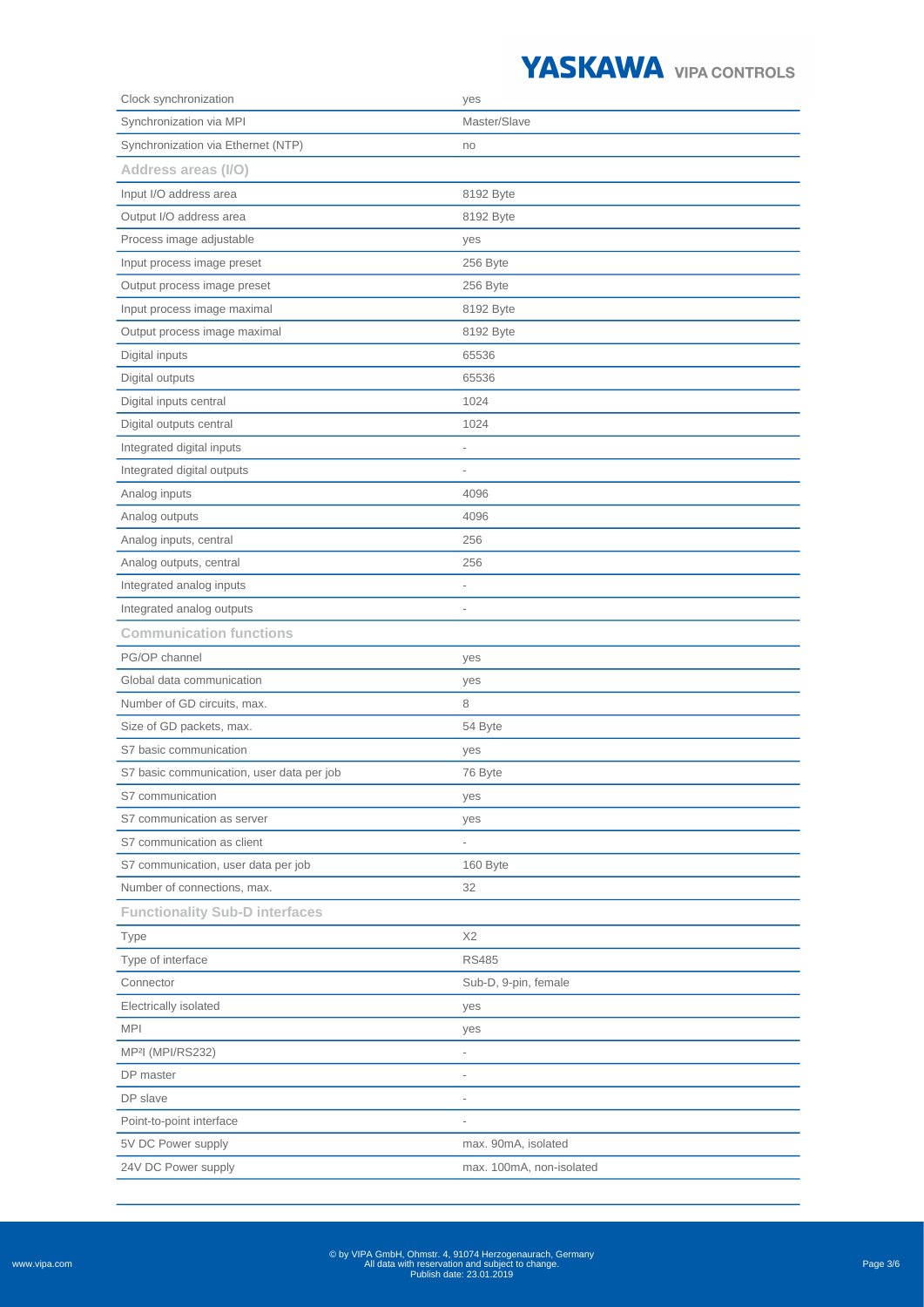

| Type                                                | X <sub>3</sub>           |
|-----------------------------------------------------|--------------------------|
| Type of interface                                   | <b>RS485</b>             |
| Connector                                           | Sub-D, 9-pin, female     |
| Electrically isolated                               | yes                      |
| <b>MPI</b>                                          |                          |
| MP <sup>2</sup> I (MPI/RS232)                       |                          |
| DP master                                           | yes                      |
| DP slave                                            | yes                      |
| Point-to-point interface                            | yes                      |
| 5V DC Power supply                                  | max. 90mA, isolated      |
| 24V DC Power supply                                 | max. 100mA, non-isolated |
| <b>Functionality MPI</b>                            |                          |
| Number of connections, max.                         | 32                       |
| PG/OP channel                                       | yes                      |
| Routing                                             | yes                      |
| Global data communication                           | yes                      |
| S7 basic communication                              | yes                      |
| S7 communication                                    | yes                      |
| S7 communication as server                          | yes                      |
| S7 communication as client                          |                          |
| Transmission speed, min.                            | 19.2 kbit/s              |
| Transmission speed, max.                            | 12 Mbit/s                |
| <b>Functionality PROFIBUS master</b>                |                          |
| Number of connections, max.                         | 32                       |
| PG/OP channel                                       | yes                      |
| Routing                                             | yes                      |
| S7 basic communication                              | yes                      |
| S7 communication                                    | yes                      |
| S7 communication as server                          | yes                      |
| S7 communication as client                          |                          |
| Activation/deactivation of DP slaves                | yes                      |
| Direct data exchange (slave-to-slave communication) |                          |
| DPV1                                                | yes                      |
| Transmission speed, min.                            | 9.6 kbit/s               |
| Transmission speed, max.                            | 12 Mbit/s                |
| Number of DP slaves, max.                           | 124                      |
| Address range inputs, max.                          | 8 KB                     |
| Address range outputs, max.                         | 8 KB                     |
| User data inputs per slave, max.                    | 244 Byte                 |
| User data outputs per slave, max.                   | 244 Byte                 |
| <b>Functionality PROFIBUS slave</b>                 |                          |
| Number of connections, max.                         | 32                       |
| PG/OP channel                                       | yes                      |
| Routing                                             | yes                      |
| S7 communication                                    | yes                      |
| S7 communication as server                          | yes                      |
| S7 communication as client                          |                          |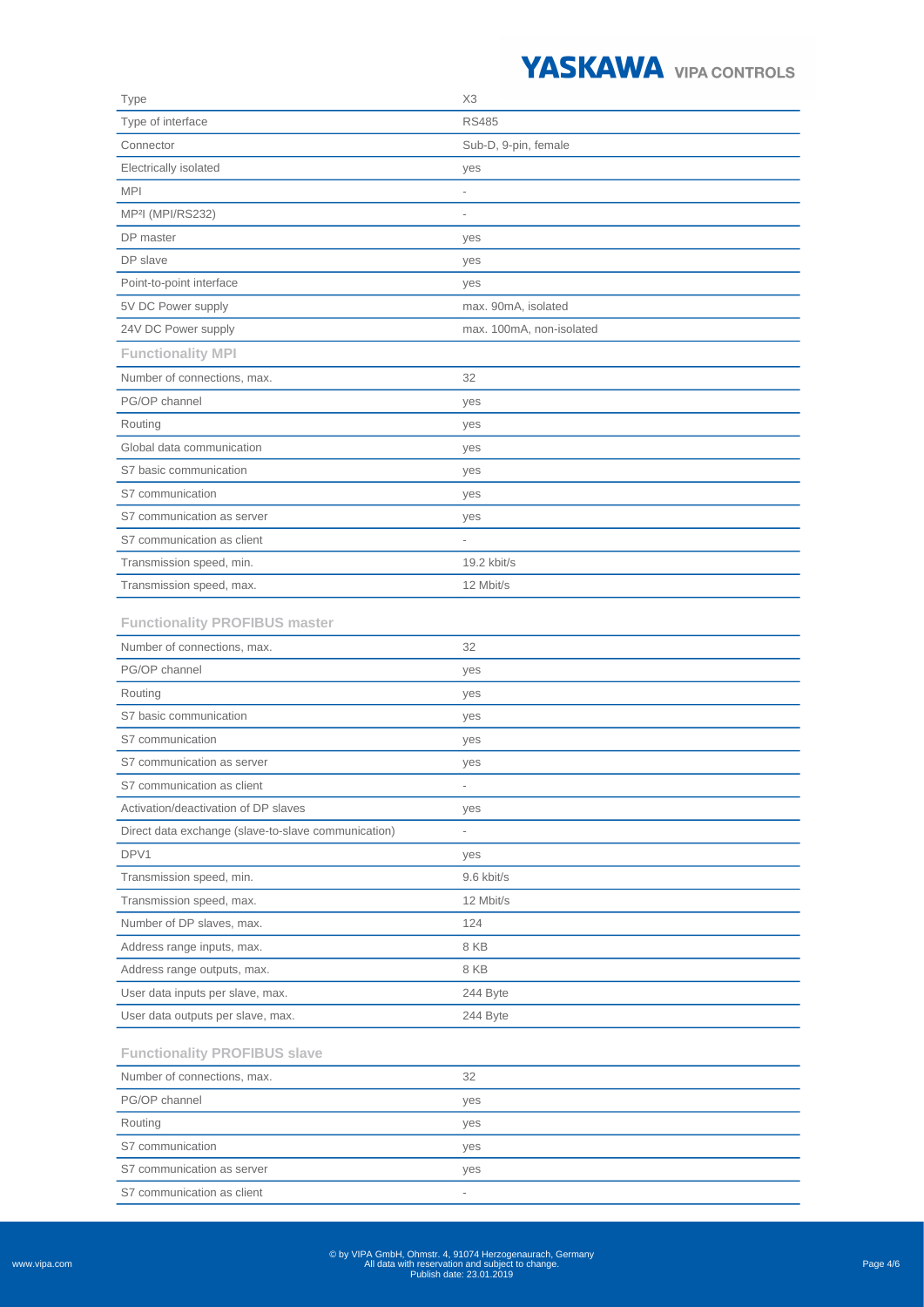

| Direct data exchange (slave-to-slave communication) | $\overline{a}$           |
|-----------------------------------------------------|--------------------------|
| DPV1                                                | yes                      |
| Transmission speed, min.                            | 9.6 kbit/s               |
| Transmission speed, max.                            | 12 Mbit/s                |
| Automatic detection of transmission speed           |                          |
| Transfer memory inputs, max.                        | 244 Byte                 |
| Transfer memory outputs, max.                       | 244 Byte                 |
| Address areas, max.                                 | 32                       |
| User data per address area, max.                    | 32 Byte                  |
| <b>Functionality RJ45 interfaces</b>                |                          |
| Type                                                | X <sub>5</sub>           |
| Type of interface                                   | Ethernet 10/100 MBit     |
| Connector                                           | <b>RJ45</b>              |
| Electrically isolated                               | yes                      |
| PG/OP channel                                       | yes                      |
| Number of connections, max.                         | 4                        |
| Productive connections                              | $\overline{\phantom{a}}$ |
|                                                     |                          |
| Point-to-point communication                        |                          |
| PtP communication                                   | yes                      |
| Interface isolated                                  | yes                      |
| RS232 interface                                     | $\overline{\phantom{0}}$ |
| RS422 interface                                     | $\frac{1}{2}$            |
| RS485 interface                                     | yes                      |
| Connector                                           | Sub-D, 9-pin, female     |
| Transmission speed, min.                            | 150 bit/s                |
| Transmission speed, max.                            | 115.5 kbit/s             |
| Cable length, max.                                  | 500 m                    |
| Point-to-point protocol                             |                          |
| ASCII protocol                                      | yes                      |
| STX/ETX protocol                                    | yes                      |
| 3964(R) protocol                                    | yes                      |
| RK512 protocol                                      |                          |
| USS master protocol                                 | yes                      |
| Modbus master protocol                              | yes                      |
| Modbus slave protocol                               |                          |
| Special protocols                                   | $\overline{\phantom{a}}$ |
| Housing                                             |                          |
| Material                                            | PPE                      |
| Mounting                                            | Rail System 300          |
| <b>Mechanical data</b>                              |                          |
| Dimensions (WxHxD)                                  | 80 mm x 125 mm x 120 mm  |
| Net weight                                          | 420 g                    |
| Weight including accessories                        | $\overline{\phantom{0}}$ |
| Gross weight                                        | $\overline{a}$           |
| <b>Environmental conditions</b>                     |                          |
| Operating temperature                               | 0 °C to 60 °C            |

www.vipa.com